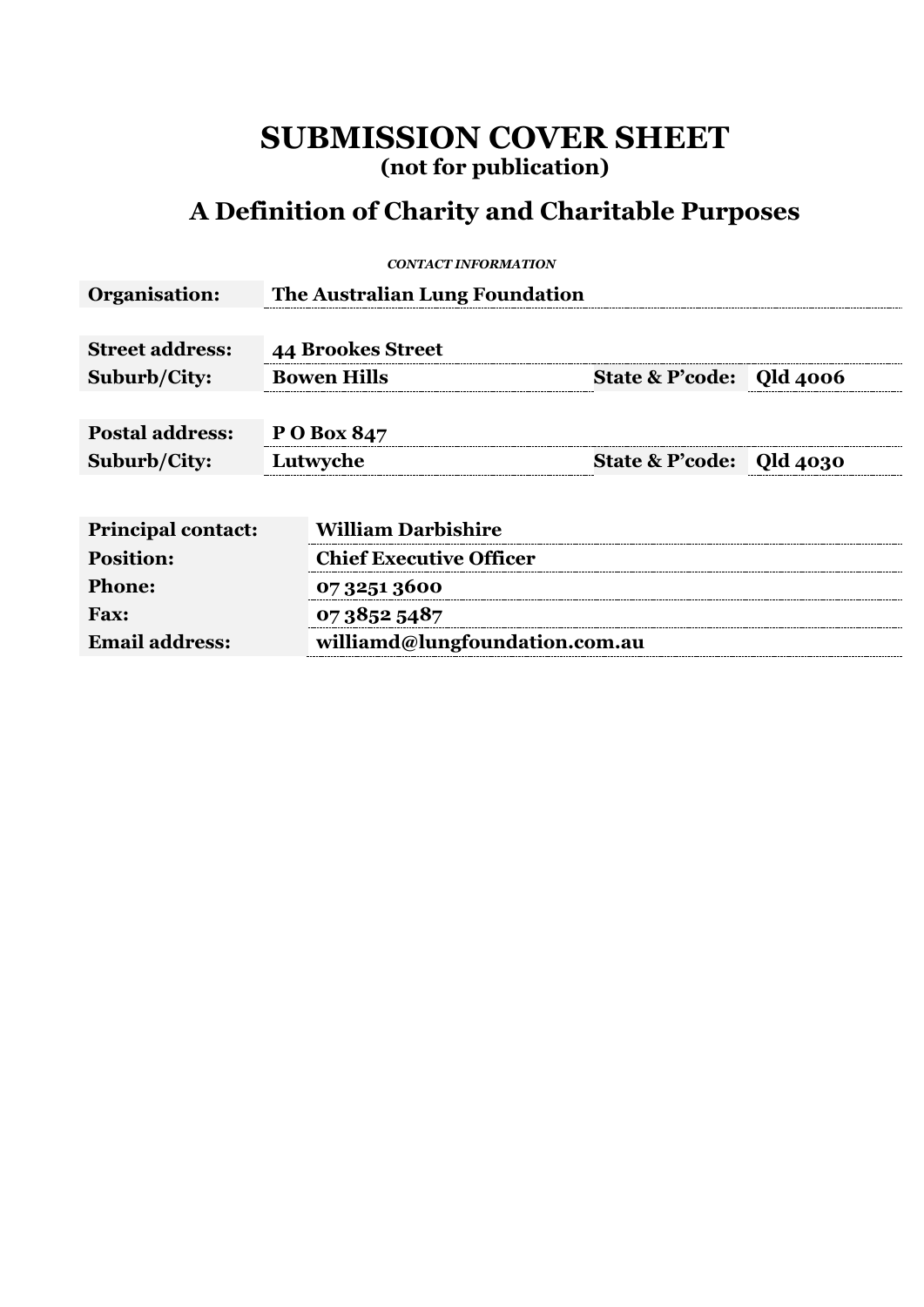

# **Submission by The Australian Lung Foundation to The Treasury**

# **Comment and views on the form of: A Statutory definition of charity and charitable purposes**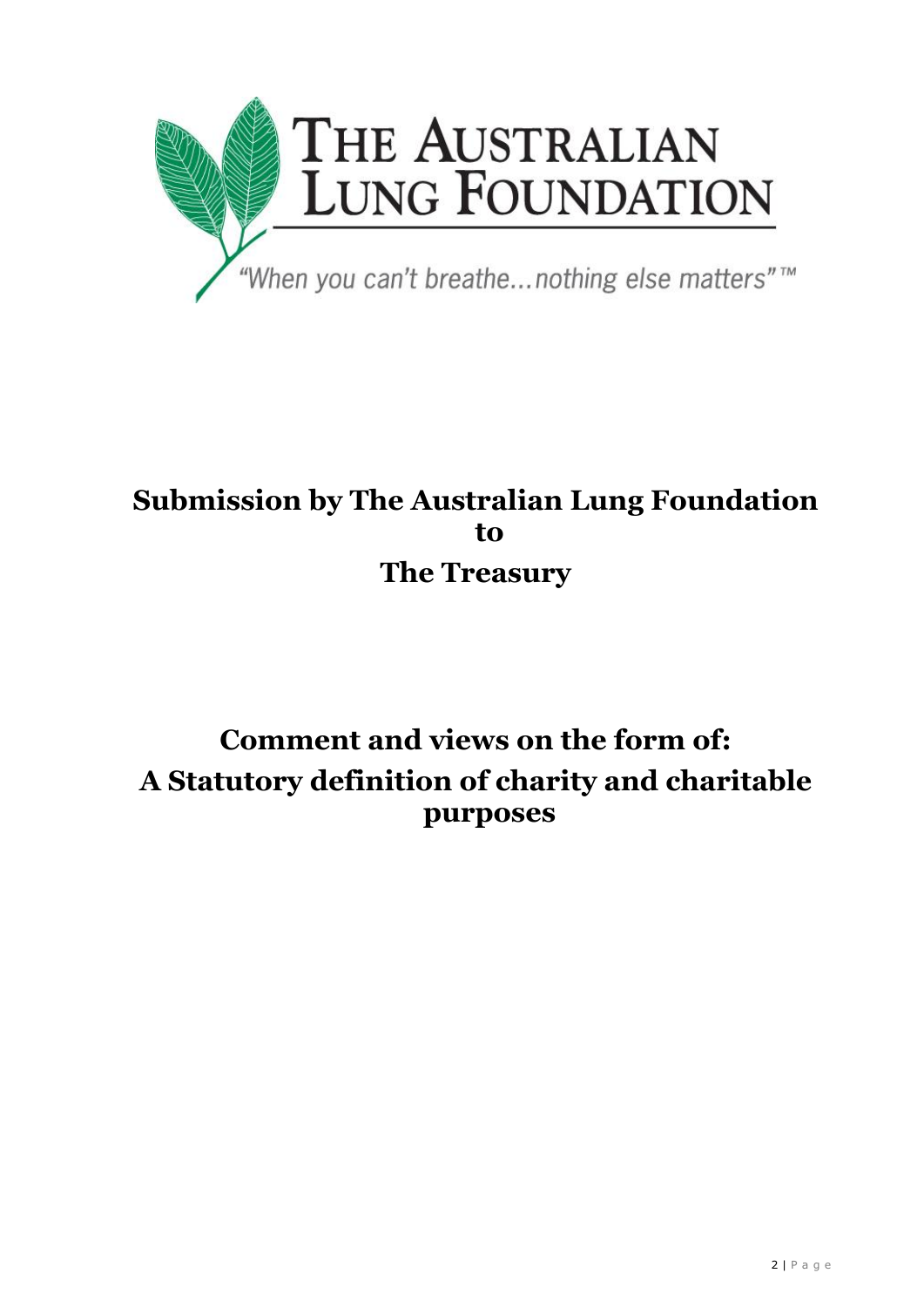8 November 2011

The Manager Philanthropy and Exemptions Unit The Treasury Langton Crescent PARKES ACT 2600

Dear Sir,

## **A statutory definition of charity and charitable purposes**

Thank you for the opportunity to provide comment and views on the form of a statutory definition of charity and charitable purposes ,included in the Consultation Paper issued in October 2011 entitled "A Definition of Charity".

## **Introduction and Background**

The Australian Lung Foundation is an incorporated not-for-profit organisation which does not receive any ongoing government funding for its core operations. Activities are financed by fundraising activities, donations and bequests. With representation in each State and Territory, we have in the region of 15,000 households who we endeavour to support: through our activities as the only not-for-profit charity devoted to serving everyone in Australia with a lung disease and to contribute to the search for a cure.

The activities of The Australian Lung Foundation include efforts to:

- promote lung health;
- elevate public awareness of the symptoms of lung disease;
- promote early diagnosis;
- provide support for all those affected by lung disease;
- advocate for further research and screening for lung disease; and
- sponsor medical and scientific research into lung disease.

We submit our comments and views on the issues that we believe need to be considered regarding the form of a statutory definition of charity and charitable purposes.

#### **Statutory Definition**

While we generally support the Government's position that there is a need for a statutory definition of "charity" and that the current definition can be unclear and confusing, we also recognise that there is a considerable body of law that has built up around the definition of 'charity'' and this does offer some clarity. Clearly any new definition will create uncertainty as the various arms of the new legislation are tested in the courts.

In our view it would have been helpful if the Consultation Paper had included ideas on a definition for our consideration.

#### **Options for Improving Efficiency**

The 2008 Senate enquiry recommended a Single National Agency to regulate the entire sector. We believe that it would be difficult to regulate all of the 700,000 organisations in the Third Sector here in Australia. The UK has introduced a Charities Commission; however this would not necessarily work well in Australia, as a minority of the not-for-profit organisations are in fact charities.

- There are currently approximately 34 ways in which a not-for-profit organisation might qualify for tax exemption. However, only two of these relate to qualifying as a charity;
- There are currently approximately 47 means of being granted a Deductible Gift Recipient status for not-for-profit organisations.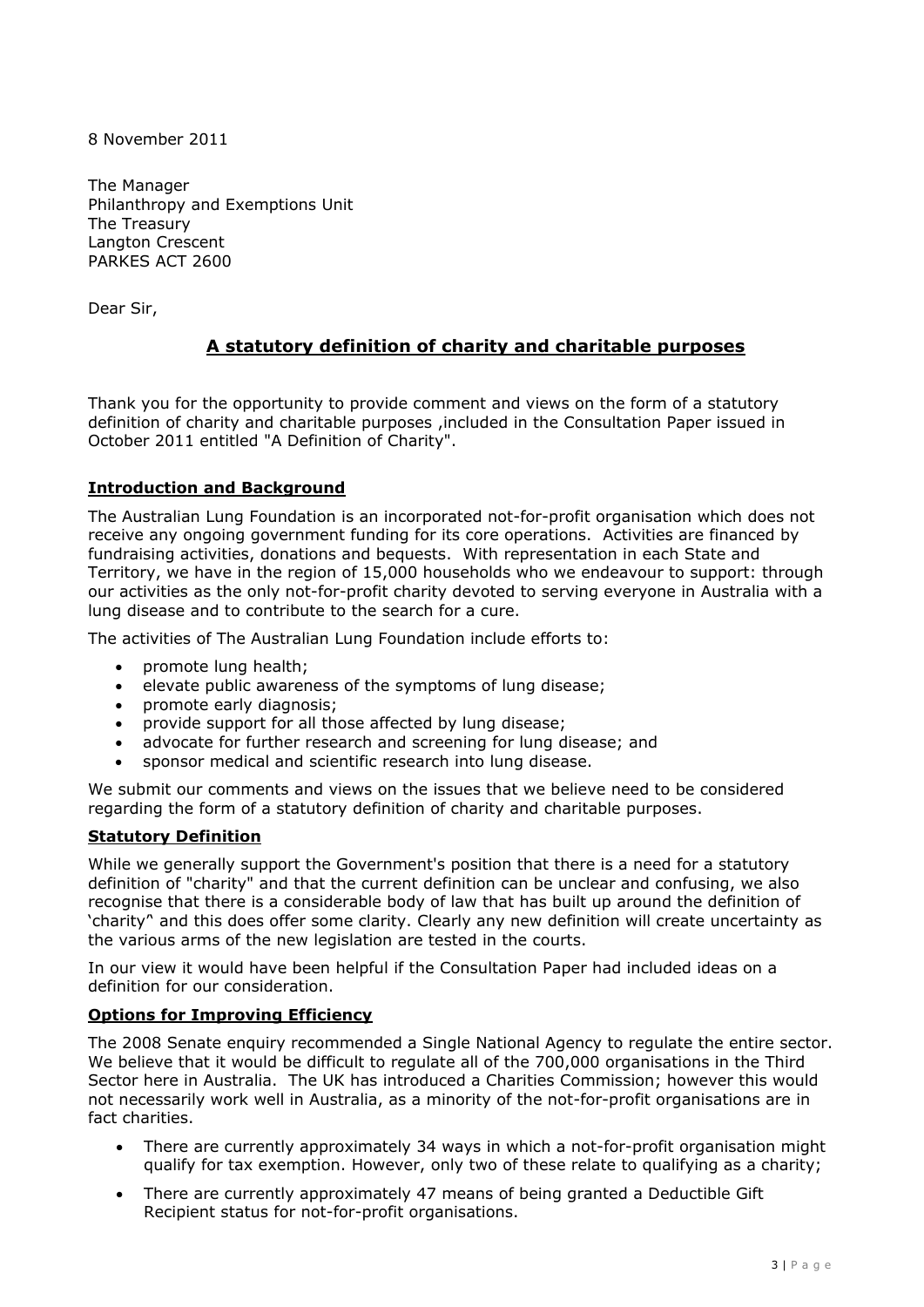Clearly, there are opportunities for streamlining the application processes and thus improving efficiency all-round

As foreshadowed above, we believe that it would be too onerous to regulate all 700,000 notfor-profit organisations, but a single regulator could identify different levels of activity in the organisations and possibly differentiate those who are delivering public services on behalf of the government from the rest of us who are reliant on fundraising and bequests.

## **Public Benefit and Charitable Purposes definition**

From our understanding of the Consultation Paper organisations seeking charitable status can now be required to demonstrate "public benefit". Our collaborators at the British Lung Foundation inform us that there is such a requirement in the UK which has led to a good deal of controversy and litigation.

It is our strong view that the concept of public benefit should be broadly defined, unlike the England and Wales situation. This will help reduce potentially onerous compliance costs for charities to demonstrate that they indeed provide a public benefit.

As the law stands in Australia there is a presumption that an organisation established for the promotion of education or religion or for the relief of property is for the public benefit. As such the onus is on the Australian Tax Office and after 1 July 2012 of the new Australian Charities and Not- for- profits Commission (ACNC) to rebut that presumption. We would urge government to maintain the rebuttal presumption in future legislation.

The Australian Taxation Office released Taxation Ruling TR 2011/4 in October this year. We believe this ruling has been helpful as it both dovetails a number of legal decisions and expands on the ATO's view on charitable purpose. The ruling has assisted The Australian Lung Foundation in its regular task to determine whether our circumstances satisfy the definition of "charitable". Our hope is that any changes to this "interim" definition of charity and other notfor-profit changes are reflected in the new legislation and are in step with the ATO ruling.

#### **Detailed Responses to Consultation Questions**

In the interests of completeness we set out at Appendix 1 our detailed responses to the Consultation Questions set out in the paper.

Thank you for the opportunity to make this submission and we wish you well in your endeavours.

Yours sincerely

William Darbishire Chief Executive Officer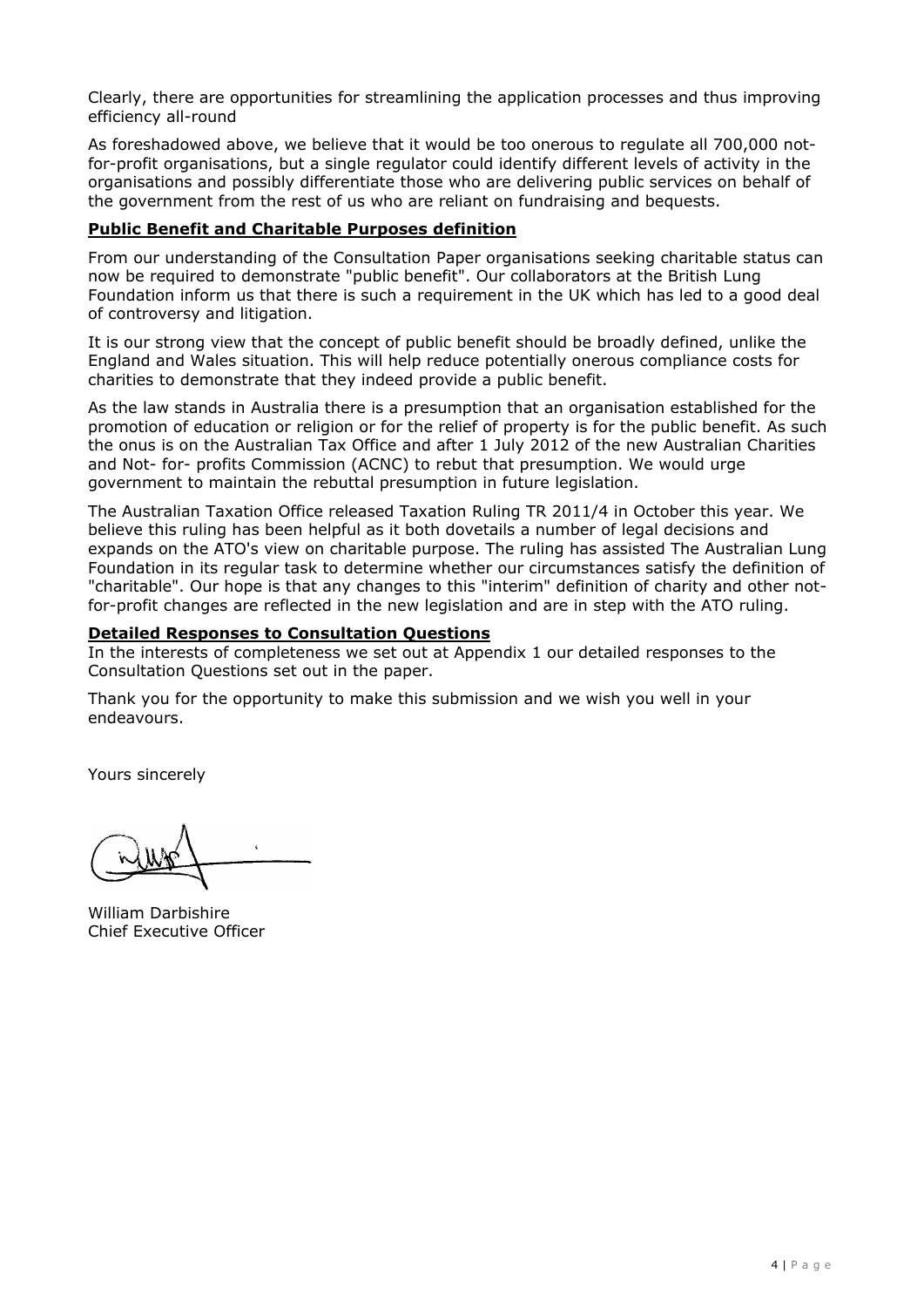## **APPENDIX 1**

## **The Australian Lung Foundation Detailed Responses to Consultation Questions**

#### **Q1**

#### **Issues with amending the 2003 definition to replace the "dominant purpose" requirement with the requirement that a charity have Annex elusively charitable purpose?**

**A1** Providing the list of charitable purposes is expanded (in line with the listing developed by other jurisdictions), then the move to the requirement that a charity have an exclusively charitable purpose.

HOWEVER there needs to be a definition included in the legislation to provide guidance as to what "incidental or ancillary to the charitable purpose" would mean for a purpose that is not charitable in nature (similar to NZ item 5:4)

#### **Q2**

#### **Does the decision by the New South Wales Administrative Tribunal provides sufficient clarification on the circumstances where the peak body can be a charity or its further clarification required?**

**A2** We believe that the entitlement of peak bodies which support other charitable organisations to be endorsed themselves as charitable organisations need to be protected. Were their purposes and activities support charitable purposes then they should be entitled to endorsement as a charity, even though they may not deal directly with members of the public.

#### **Q3**

#### **Are any changes required to the Charities Bill 2003 to clarify the meaning of "public" or "sufficient section of the general community"?**

**A3** We **a**gree with the Board of Taxation that a "sufficient section of the general community" be defined to take into account the diversity in size of groups to whom a charity might be relevant.

#### **Q4**

#### **Are any changes to the Charities Bill 2003 necessary to ensure that beneficiaries with family ties to rackets such as native title holders) can receive benefits from charities?**

**A4** The NZ legislation specifically mentions the Maori example. If there are situations in Australia, where there are certain instances of family ties that need to be specifically mentioned, then that should occur.

#### **Q5**

#### **Could the term "for public benefit" be further clarified, for example, by including additional principles outlined in a ruling TR 2011/82 et al.?**

**A5** Clause 11 in the Irish legislation provides guidance as to how the base level of public benefit should be defined in the legislation. As mentioned above a provision should also be included that allows the ACNC to provide further guidance and clarity on this matter.

#### **Q6**

#### **Would the approach taken by England and Wales of relying on the common law and providing guidance on the meaning of public benefit, be preferable on the grounds it provides greater flexibility?**

**A6** From our understanding of the Consultation Paper organisations seeking charitable status can now be required to demonstrate "public benefit". Our collaborators at the British Lung Foundation inform us that there is such a requirement in the UK which has led to a good deal of controversy and litigation.

It is our strong view that the concept of public benefit should be broadly defined, unlike the England and Wales situation. This will help reduce potentially onerous compliance costs for charities to demonstrate that they indeed provide a public benefit.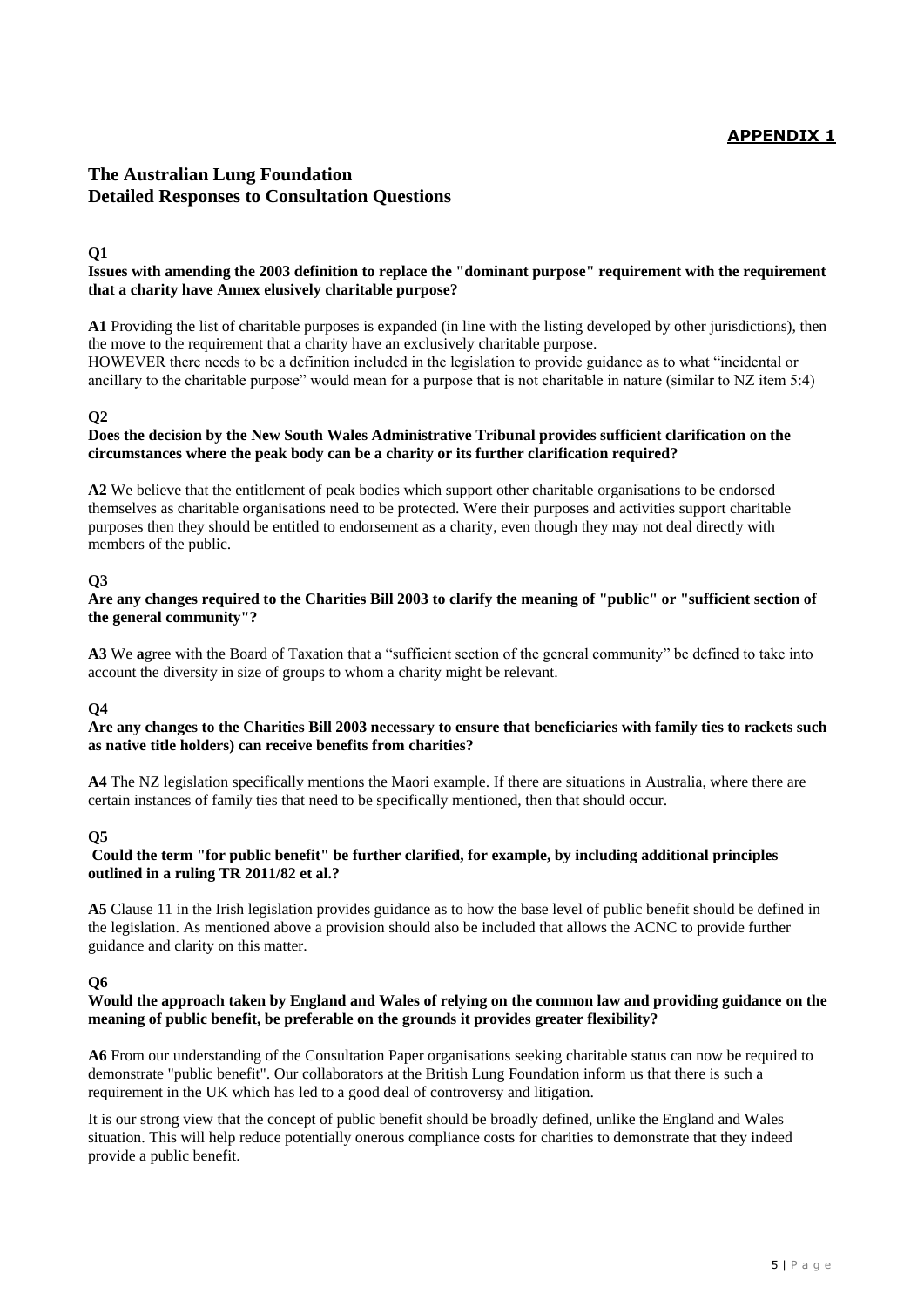#### **Q7**

#### **What are the issues with requiring an existing charity or an entity seeking approval as a charity to demonstrate they are for the public benefit?**

**A7** There should not be too many issues with requiring an existing charity to demonstrate that they are for the public interest as many current charities are already demonstrating this through information that they are providing to their stakeholders (Annual report, info brochures, education days, guidelines etc).

New entities seeking to become charities should be able to demonstrate as part of their application that they are for public interest. Having done this, then it will only be a matter of maintaining the ability to demonstrate. As the law stands in Australia there is a presumption that an organisation established for the promotion of education or religion or for the relief of property is for the public benefit. As such the onus is on the Australian Tax Office (and after 1 July 2012 of the New Australian Charities and Not- for- profits Commission (ACNC)) to rebut that presumption. We would urge government to maintain the rebuttal presumption in future legislation.

#### **Q8**

#### **What role should be ACNC have in providing assistance to charities in demonstrating that this test, and also in ensuring charities demonstrate their continued meeting of this test?**

**A8**The role of the ACNC should be similar to that being currently fulfilled by the ATO with the provision of worksheets, guidance notes (including examples of what is being considered), free public seminars, provision of "no fault" initial consultancy so that charities are encouraged to seek the assistance of the ACNC to rectify issues that may be applicable to their entity.

#### **Q9**

#### What are the issues for entities established for the advancement of religion or education if the presumption of **benefit is overturned?**

**A9**It is interesting that Ireland is the only jurisdiction that has maintained the presumption for religion (possibly plenty of "political oxygen" in the Catholic Church?). The majority of religious entities are of sufficient size to maintain a large administrative function that would be able to absorb the cost of a requirement to demonstrate that they are for public interest. As identified in the consulting paper, once the initial cost is done, it would cost little to maintain. It could certainly identify some religious charities that should not be charities due to the public harm.

#### **Q10**

#### **Are there any issues with the requirement that the activities of each entity be in furtherance or in aid of its charitable purpose?**

**A10** Clearly there are many ways that a charity should be allowed to achieve its charitable purpose, and as such the definition should allow activities if they can be shown to in furtherance of its charitable purpose.

#### **Q11**

#### **Should the role of activities in determining an entity status as a charity be further clarified in the definition?**

**A11**The Irish definition of charity requiring that all of its property (both real and personal) be directed in furtherance of the charitable purpose is very succinct. We would expect that guidelines and worksheets to be developed by the ACNC would provide further clarification on the role of activities in determining an entity's status as a charity.

#### **Q12**

#### **Are there any issues with the suggested changes to the Charities Bill 2003 as outlined to allow charities to engage in political activities?**

**A12** Following the High Court's decision in Aid/Watch, political purpose can be considered charitable if it generates public debate with a view to influence legislation, government activities or government policy in respect of one or more of the four categories of charity. We support the proposed changes to paragraph  $8(2)(c)$  that would allow charities to undertake political advocacy in furtherance of their charitable purpose. This could be supported by guidelines issued by ACNC (that would be similar in nature to NZ guidelines) that provide examples of the types of political advocacy that can be undertaken by a charity.

We consider that no changes are required to paragraphs (a) or (b) other than to remove the word "cause" or insert the word "political" in front of the word "cause" in paragraph (a) to remove any ambiguity